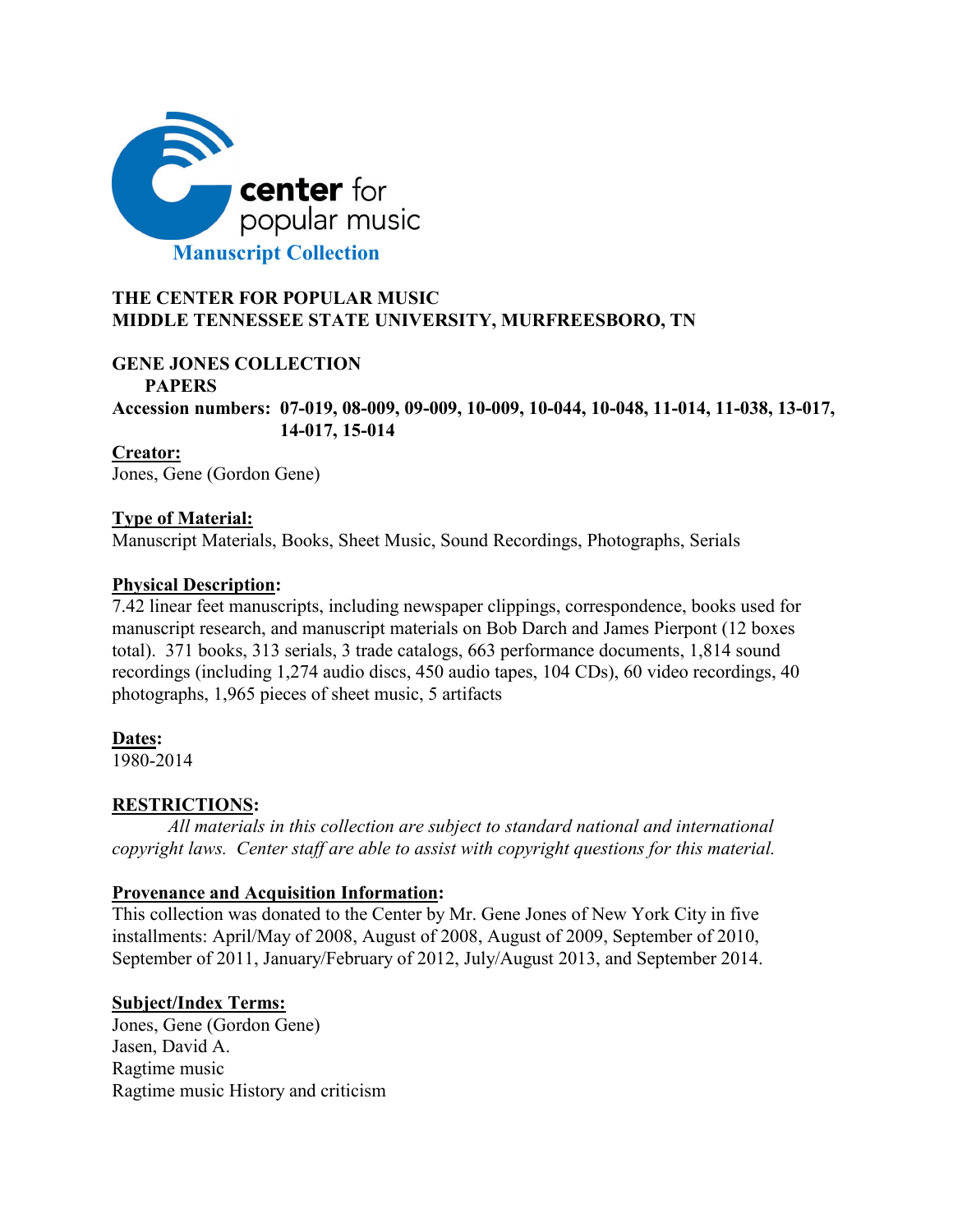Broadway (New York, N.Y.) Theater Motion picture acting--20th century. Darch, Robert R. Pierpont, James, 1822-1893. Jingle bells Jazz

## **Agency History/Biographical Sketch:**

Gene Jones, originally from Olla, Louisiana, is a music historian and actor now living in New York City. With David A. Jasen, he has written three books pertaining to ragtime and early jazz: *Spreadin' Rhythm Around, That American Rag,* and *Black Bottom Stomp.* He is also the author of monographs *The Original Dixieland Jazz Band* and *Tom Turpin: His Life and Music* and the ragtime review, *Fables in Slang*. Mr. Jones' acting career includes appearances in Broadway and off-Broadway shows, as well as numerous movies and documentaries. He is a member of the New York Sheet Music Society.

## **Scope and Content:**

This collection consists of research materials collected by Gene Jones and David A Jasen and used to write three books: *Spreadin' Rhythm Around* (Schirmer Books 1998), *That American Rag* (Schirmer Books 2000), and *Black Bottom Stomp* ( Routledge 2002). The manuscript papers consist of handwritten notes, newspaper clippings, articles photocopied from books, journals and magazines, correspondence, photographs and database printouts. Also included is one uncorrected advance proof copy of *That American Rag*. The research is divided between geographical location of the early jazz movements and specific research on individual artists, composers, and publishers. Obituaries of jazz and ragtime artists make up .42 linear feet of the collection.

Also included in the collection are books, trade catalogs, serials, performance documents, and sound recordings related to the subjects of ragtime, popular music, folklore, and early jazz. There are video recordings, artifacts, original sheet music, sheet music photocopies, photographs, postcards, mail-order catalog auction series, *Remember That Song* serial series, 124 *New York Sheet Music Society Newsletters*, and manuscript materials on "Ragtime" Bob Darch and James Pierpont, composer of "Jingle Bells."

### **Collection Contents (Folder/Box List):**

[All labels in quotation marks are original to Gene Jones.] 12 boxes total

|       | $Box #$ Folder # | <b>Description</b>    |
|-------|------------------|-----------------------|
| Box 1 |                  | <b>Manuscripts</b>    |
|       | Folder 1         | "Rag Book Helpers"    |
|       | Folder 2         | "Sedalia 1994"        |
|       | Folder 3         | "St. Louis 1897-1922" |
|       |                  |                       |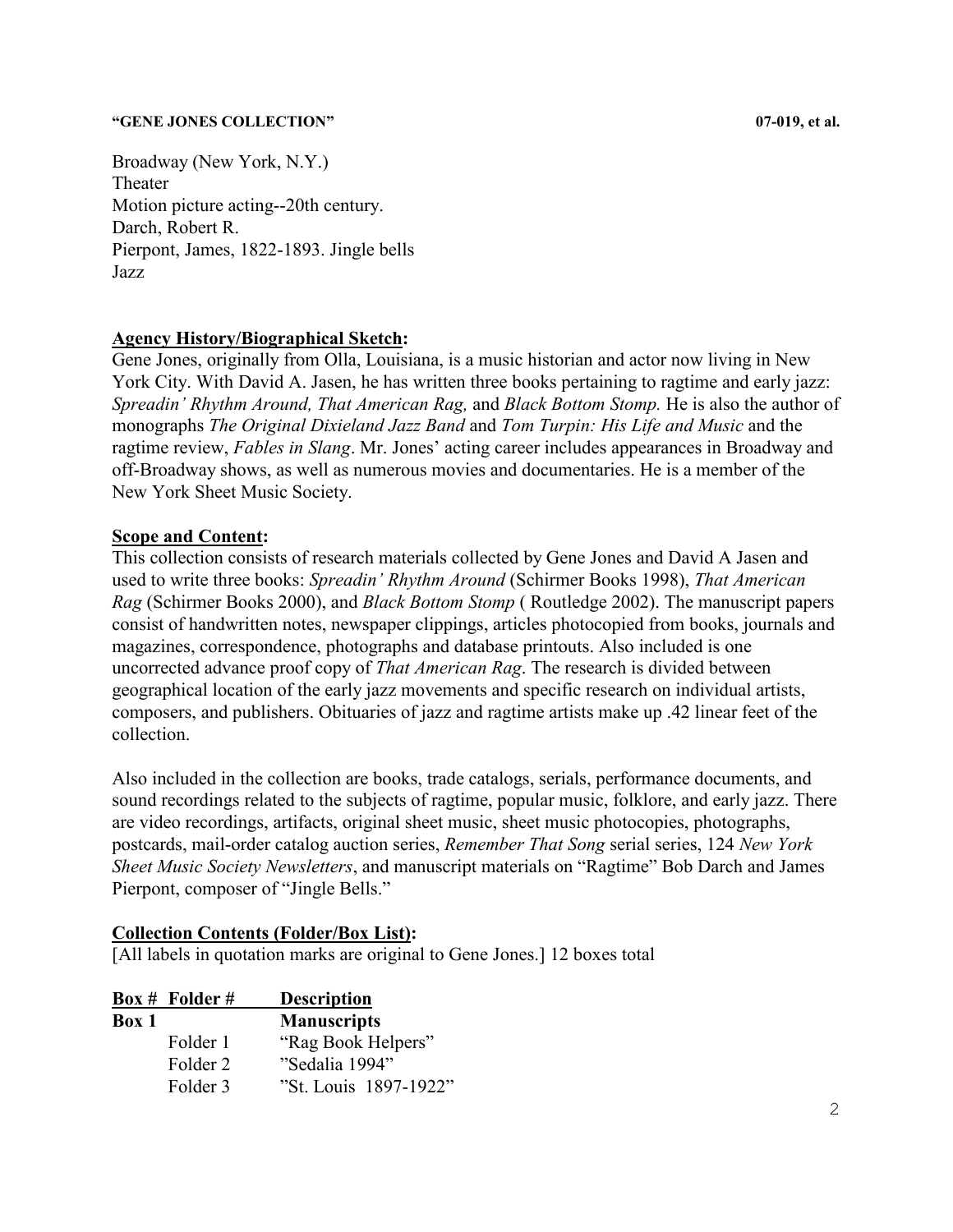| Folder 4             | "Missouri – General"                                     |
|----------------------|----------------------------------------------------------|
| Folder 5             | "Kansas City 1899-1918"                                  |
| Folder 6             | "Northeast – General"                                    |
| Folder 7             | "Boston 1903-1929"                                       |
| Folder 8             | "Williamsport, PA 1909-1914"                             |
| Folder 9             | "Washington, D.C. 1902-1915"                             |
| Folder 10            | "South – General"                                        |
| Folder 11            | "Nashville 1898-11912"                                   |
| Folder 12            | "New Orleans 1897-1917"                                  |
| Folder 13            | "New York City – General"                                |
| Folder 14            | "Ted Snyder/Seminary Music - Watterson, Berlin & Snyder" |
| Folder 15            | "Jos. W. Stern/Edward B. Marks"                          |
| Folder 16            | "Remick"                                                 |
| Folder 17            | "Witmark"                                                |
| Folder 18            | "Jack Mills"                                             |
| Folder 19            | "Robbins"                                                |
| Folder 20            | "West – General"                                         |
| Folder 21            | "San Francisco 1905-1917; 1924-1929"                     |
| Folder <sub>22</sub> | "WA (Washington) Composers – from Dan Grimstead"         |
| Folder <sub>23</sub> | "Dallas $1905-1914$ – Ft. Worth & Galveston"             |
| Folder 24            | "Publishers"                                             |
| Folder 25            | "Introduction – General Rag"                             |
| Folder 26            | "Research Tools - Websites, collections, etc."           |
| Folder 27            | "Revival"                                                |
| Folder 28            | "Performers"                                             |
| Folder 29            | "Dance"                                                  |
| Folder 30            | "International"                                          |
| Folder 31            | "Mid-America - General"                                  |

- **Box 2 Manuscripts**<br>Folder 1 **Chicago** 189 "Chicago 1897-1926; 1930-1936"
	- Folder 2 "Cincinnati 1897-1916"
	- Folder 3 "Cleveland 1906-1918; 1921-1929"
	- Folder 4 "Indianapolis 1898-1917"
	- Folder 5 "Louis Armstrong"
	- Folder 6 "Eubie Blake"
	- Folder 7 "Spencer Williams"
	- Folder 8 "J. Mayo Williams"
	- Folder 9 "Clarence Williams"
	- Folder 10 "Cole and Johnson"
	- Folder 11 "Shep Edmonds/Cecil Mack"
	- Folder 12 "Gussie Davis"
	- Folder 13 "J. Tim Bryman"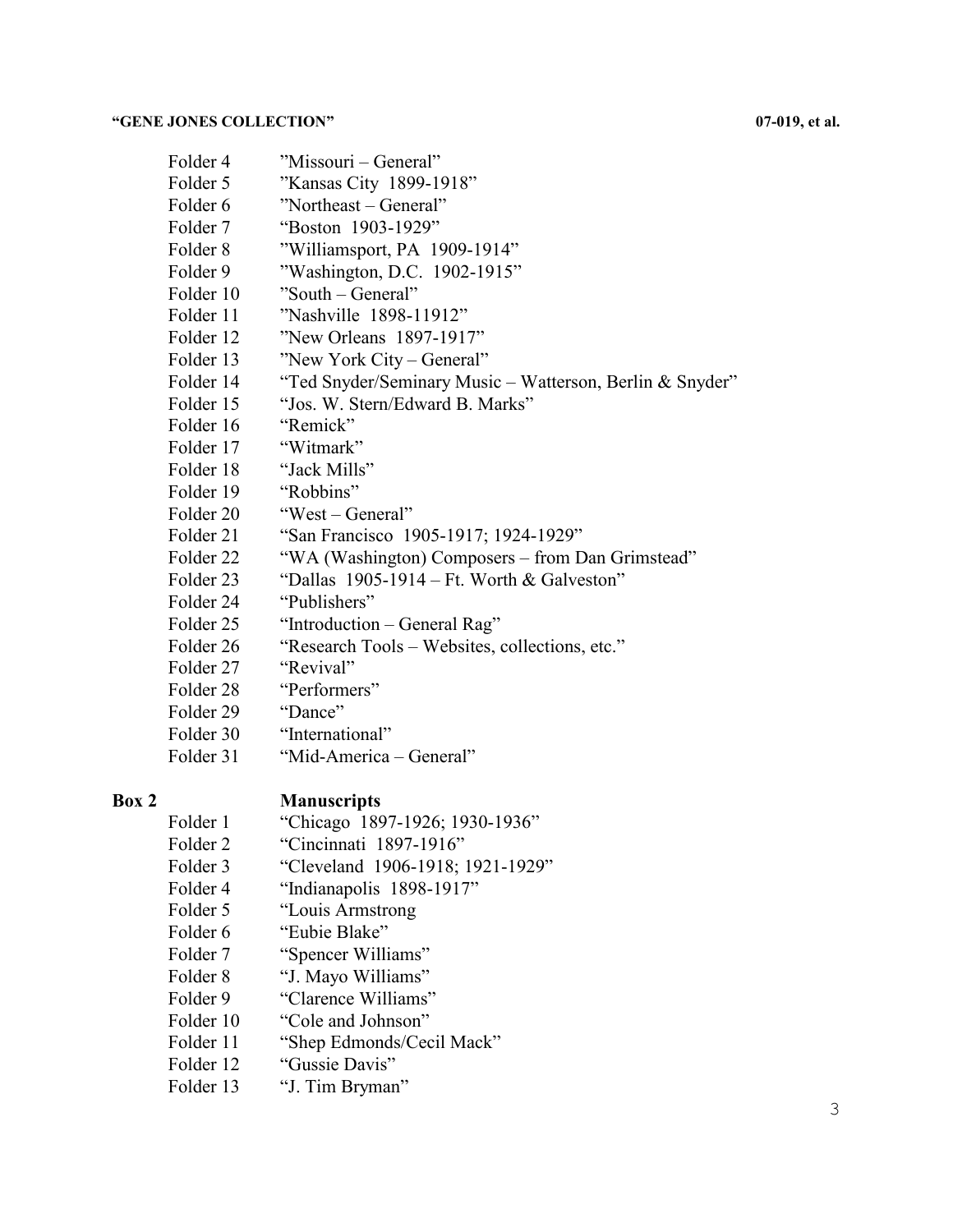- Folder 14 "Ford Dabney/ James Reese Europe/Will Vodery"
- Folder 15 "Henry Cramer/Turner Layton"
- Folder 16 "Will Marion Cook"
- Folder 17 "Shelton Brooks"
- Folder 18 "Perry Bradford"
- Folder 19 "James A. Bland"
- Folder 20 "Scott Joplin"
- Folder 21 "Irving Jones"
- Folder 22 "James P. Johnson"
- Folder 23 "Ernest Hogan"
- Folder 24 "W. C. Handy"
- Folder 25 "Duke Ellington"
- Folder 26 "Andy Razaf"
- Folder 27 "Maceo Pinkard"
- Folder 28 "Jelly Roll Morton"
- Folder 29 "Joe Jordon"
- Folder 30 "Bert Williams"
- Folder 31 "Fats Waller"
- Folder 32 "Jo Trent"
- Folder 33 "Willie the Lion Smith"
- Folder 34 "Chris Smith"
- Folder 35 "Luckey Roberts"
- Folder 36 Original Dixieland Jazz Band

## **Box 3 Manuscripts**

| Folder 1 | "Obituaries" A-H                                                        |
|----------|-------------------------------------------------------------------------|
| Folder 2 | "Obituaries" J-W                                                        |
| Folder 3 | New York Sheet Music Society Meeting Notes 1983-1986                    |
| Folder 4 | Script: Dividing the Estate                                             |
| Folder 5 | Fables in Slang: A Ragtime Revue based on the writing of George Ade,    |
|          | written by Gene Jones (also includes 2 reviews, one promotional mailer, |
|          | and CD Demo of songs)                                                   |
| Folder 6 | Song Contracts for James Brockman                                       |
| Folder 7 | Theatrical Play: Back from the Front                                    |
| Folder 8 | CD transfer copy of Legends & Songwriters: L.A. Concert, February 25,   |
|          | $1941(4 \text{ CDs})$                                                   |
|          | VHS tape of <i>Gods and Monsters</i> and <i>Women of Tin Pan Alley</i>  |

## **Box 4 Miscellaneous Manuscripts**

| Folder 1 | Book Photocopies - The Music of Charles Leslie Johnson by Philip A.  |
|----------|----------------------------------------------------------------------|
|          | Stewart, The College Widow by George Ade, A Man of Many Talents: The |
|          | Life and Works of Jimmy Blythe by Peter Muir                         |
| Folder 2 | Performers - Newspaper Clippings (A-F)                               |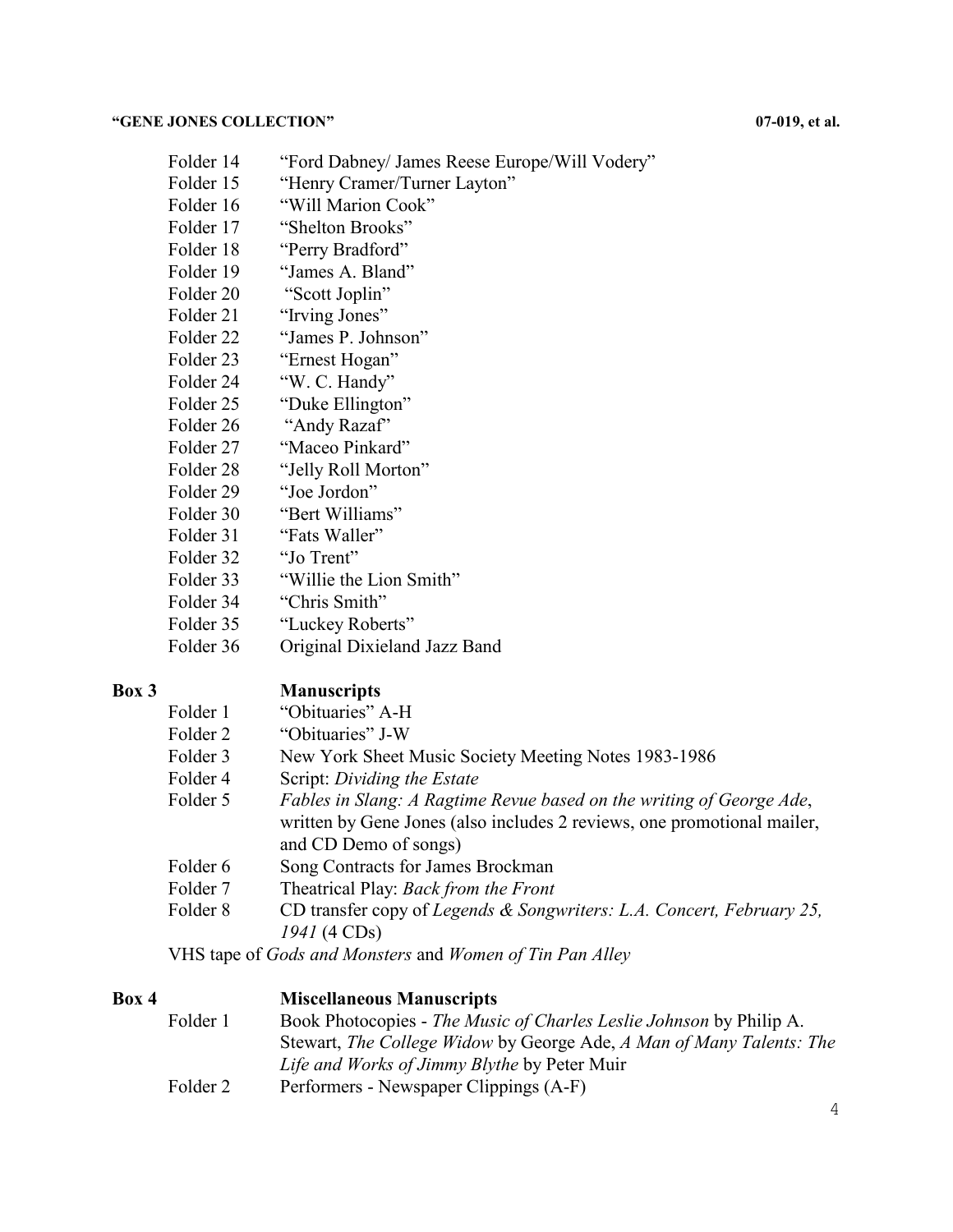| Folder 3  | Performers – Newspaper Clippings (G-P) |
|-----------|----------------------------------------|
| Folder 4  | Performers – Newspaper Clippings (R-Y) |
| Folder 5  | Subjects: Blues                        |
| Folder 6  | Subjects: Broadway & Theatre           |
| Folder 7  | <b>Subjects: Country Music</b>         |
| Folder 8  | Subjects: Film                         |
| Folder 9  | Subjects: Jazz                         |
| Folder 10 | Subjects: Miscellaneous                |
| Folder 11 | Subjects: New Orleans, LA              |
| Folder 12 | Subjects: Ragtime                      |
|           |                                        |

## **Box 5 Manuscripts – James Pierpont**

Folder 1 "James Pierpont"

### **Box 6 Manuscripts – Darch, Bob**

| Folder 1 | Manuscripts, Darch, Bob (newspaper clippings, correspondence, notes,  |
|----------|-----------------------------------------------------------------------|
|          | photocopies of research, expenses for research)                       |
| Folder 2 | Manuscripts, Darch, Bob (newspaper clippings, correspondence, notes,  |
|          | photocopies of research, expenses for research)                       |
| Folder 3 | Manuscripts, Darch, Bob: Scott Joplin Ragtime Festival, 2001 and 2002 |
| Folder 4 | Manuscripts, Darch, Bob: "St. Louis Historical Darch" (photocopies)   |
| Folder 5 | Manuscript Photographs, Darch, Bob: Photographs (32 items)            |

| Notebook | Bob Darch Timeline: Manuscript Notebook with Timeline and Contracts       |
|----------|---------------------------------------------------------------------------|
|          | (1920-1999; American Federation of Musicians of the United States and     |
|          | Canada contracts March 2, $1957 - 1998$ , indexes by year; tour contracts |
|          | and bookings; scattered newspaper clippings, flyers, correspondence)      |

# **Box 7 Mail-Order Auction of Sheet Music Catalogs, Oct. 2, 1985 – Jan. 5, 2007**

125 items

**Box 8** *New York Sheet Music Society Newsletter***, March 1982 – Vol. 18, No. 3A, Dec. 1997 -** 124 issues

## **Box 9** *That American Rag: The Story of Ragtime from Coast to Coast***,** David A. Jasen and Gene Jones; uncorrected advance proof copy

**Box 10 Manuscripts – Books Used for Research Materials** *Black Musical Theatre in New York, 1890-1915*, dissertation by Thomas Laurence Riis *Louis' Children: American Jazz Singers* by Leslie Gourse *Stormy Weather: The Music and Lives of a Century of Jazz Women* by Linda Dahl